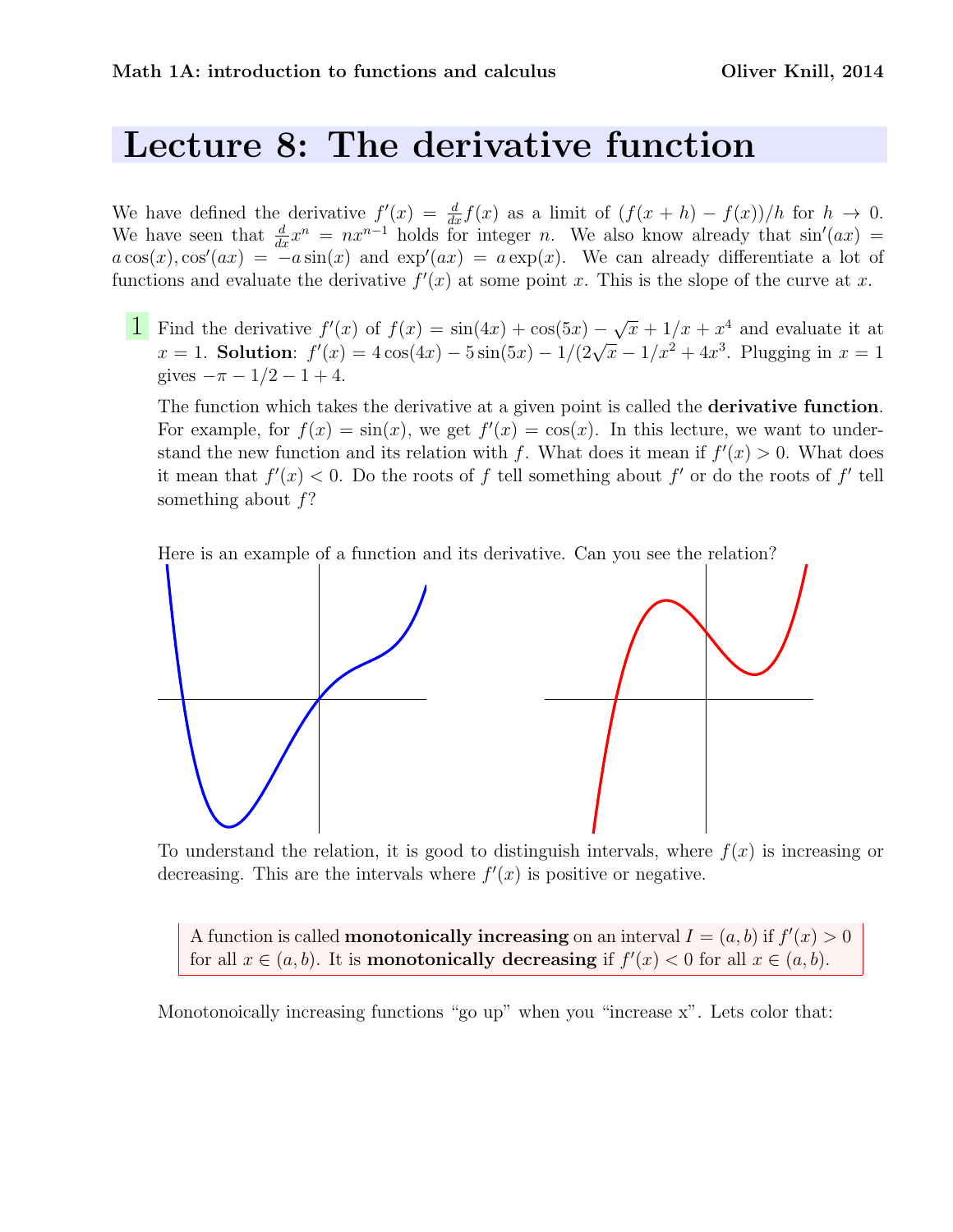

2 Can you find a function f on the interval [0, 1] which is bounded  $|f(x)| \leq 1$  but such that  $f'(x)$  is unbounded? Hint: square-"..."-beer.

Given the function  $f(x)$ , we can define  $g(x) = f'(x)$  and then take the derivative g' of g. This second derivative  $f''(x)$  is called the **acceleration**. It measures the rate of change of the tangent slope. For  $f(x) = x^4$ , for example we have  $f''(x) = 12x^2$ . If  $f''(x) > 0$  on some interval the function is called **concave up**, if  $f''(x) < 0$ , it is concave down.

- $\overline{3}$  Find a function f which has the property that its acceleration is constant equal to 6. Solution. We have to get a function such that its derivative is  $6x$ . That works for  $3x^2$ .
- 4 Find a function <sup>f</sup> which has the property that its acceleration is equal to its derivative. To do so, try basic functions you know and compute  $f'(x)$ ,  $f''(x)$  in each case.

After matching some functions, we look at related inverse problem called bottle calibration problem. We fill a circular bottle or glass with constant amount of fluid. Plot the height of the fluid in the bottle at time t. Assume the radius of the bottle is  $f(z)$  at height z. Can you find a formula for the height  $g(t)$  of the water? This is not so easy. But we can find the rate of change  $g'(t)$ . Assume for example that f is constant, then the rate of change is constant and the height of the water increases linearly like  $g(t) = t$ . If the bottle gets wider, then the height of the water increases slower. There is definitely a relation between the rate of change of g and f. Before we look at this more closely, lets try to match the following cases of bottles with the graphs of the functions g qualitatively.

 $\overline{5}$  In each of the bottles, we call g the height of the water level at time t, when filling the bottle with a constant stream of water. Can you match each bottle with the right height function?

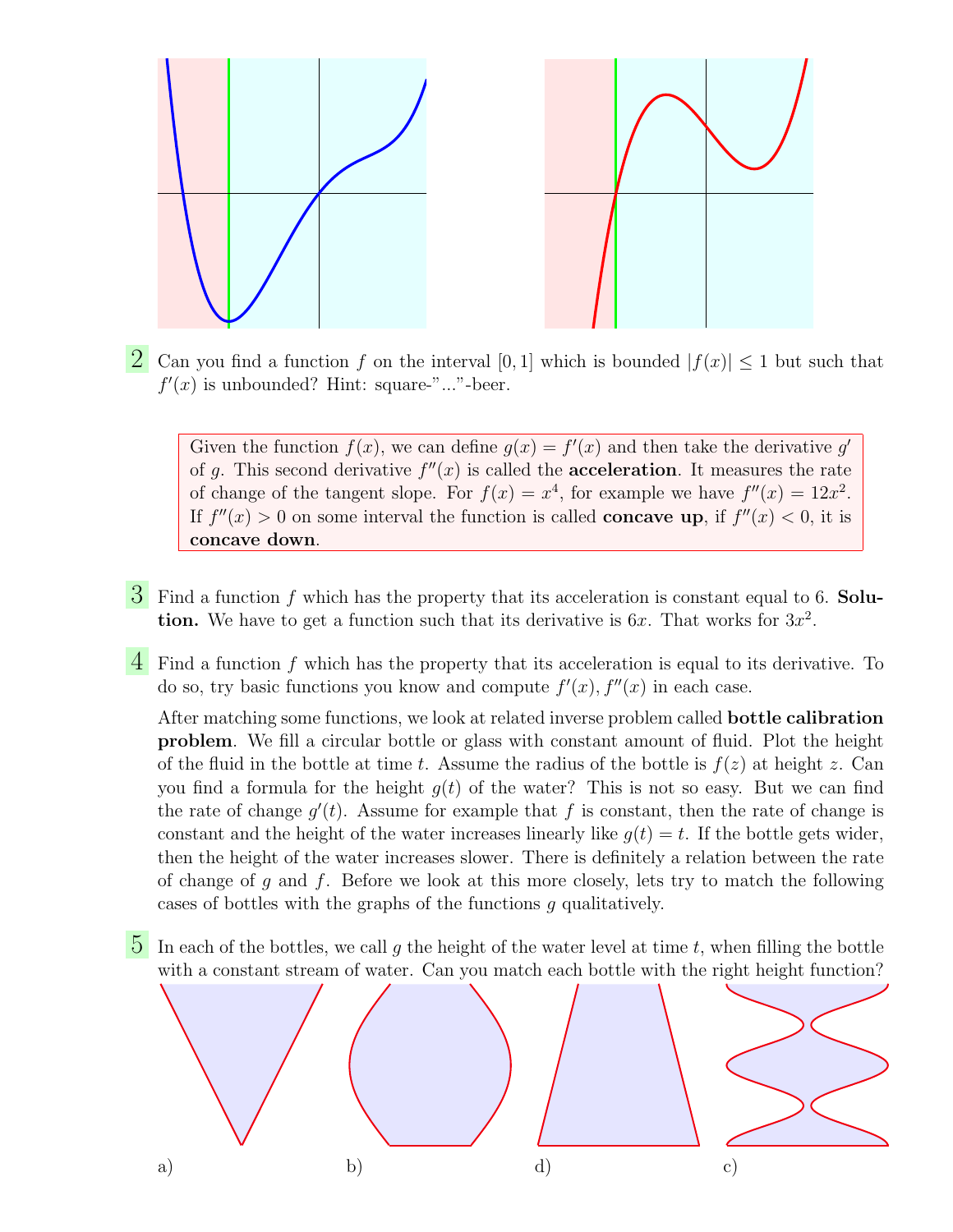

The key is to look at  $g'(t)$ , the rate of change of the height function. Because  $[g(t+h)-g(t)]$ times the area  $\pi f^2$  is a constant times the time difference  $h = dt$ , we have **calibration** formula

$$
g'=\frac{1}{\pi f^2}.
$$

It relates the derivative function of g with the thickness  $f(t)$  of the bottle at height g. No need to learn this. It just explains the story completely. It tells that that if the bottle radius f is large, then the water level increase  $g'$  is small and if the bottle radius f is small, then the liquid level change  $g'$  is large.

## Homework

- 1 For the following functions, determine on which intervals the function is monotonically increasing or monotonically decreasing.
	- a)  $f(x) = -x^3 + x$  on  $[-2, 2]$
	- b)  $f(x) = \sin(x)$  on  $[-2\pi, 2\pi]$
	- c)  $f(x) = -x^4 + 8x^2$  on  $[-4, 4]$ .
- $2$  Match the following functions with their derivatives. Explain using monotonicity:



 $\overline{3}$  Match also the following functions with their derivatives. Give short explanations documenting your reasoning in each case.